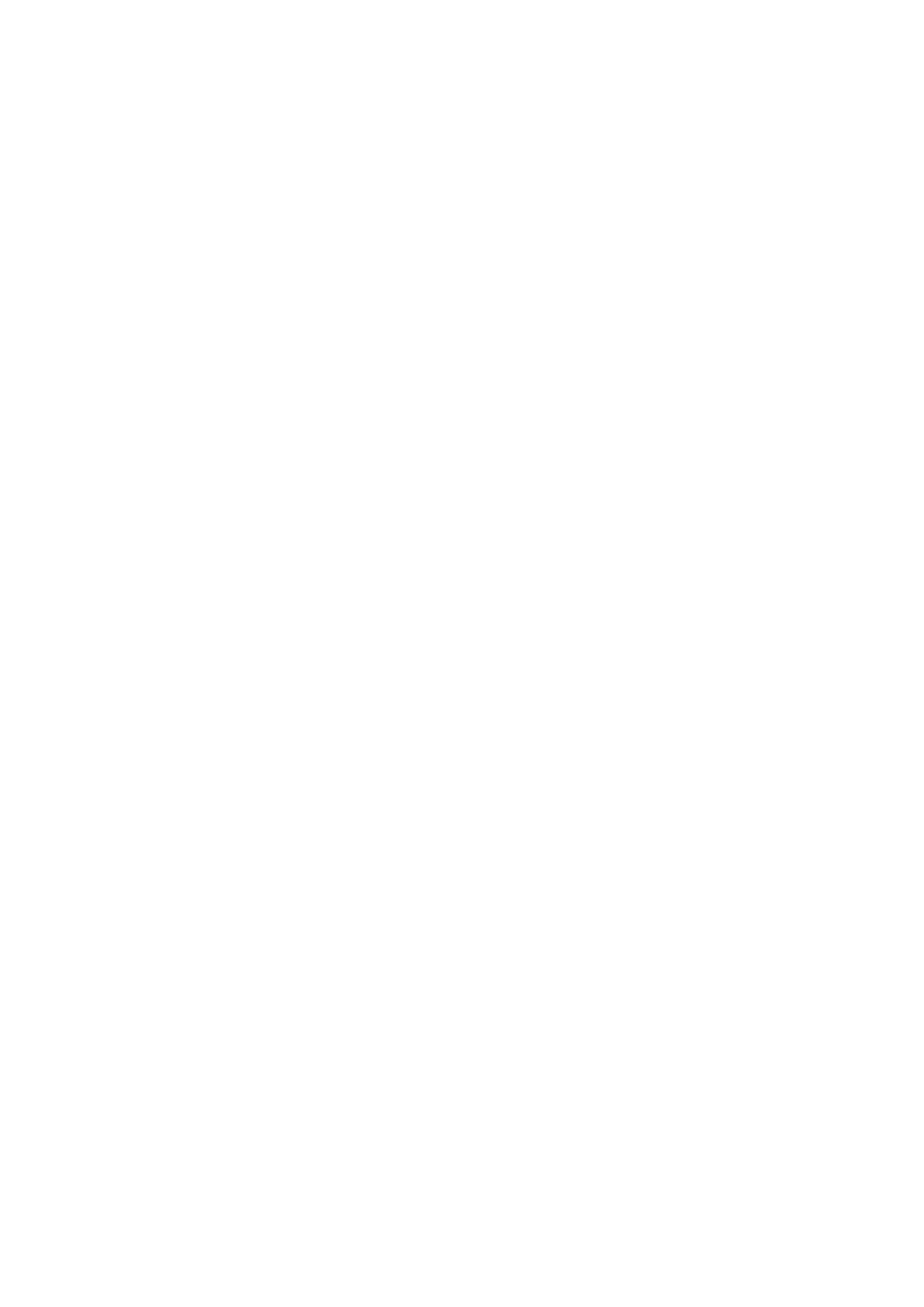### **UNITED STATES SECURITIES AND EXCHANGE COMMISSION WASHINGTON, D.C. 20549**

## **SCHEDULE 14A**

## **(RULE 14a-101)**

### **SCHEDULE 14A INFORMATION**

Proxy Statement Pursuant to Section 14(a) of the Securities

Exchange Act of 1934 (Amendment No. )

Filed by the Registrant ☑ Filed by a Party other than the Registrant o Check the appropriate box:

o Preliminary Proxy Statement

o **Confidential, for Use of the Commission Only (as permitted by Rule 14a-6(e)(2))**

o Definitive Proxy Statement

☑ Definitive Additional Materials o Soliciting Material Pursuant to §240.14a-12

### PARKER-HANNIFIN CORPORATION

(Name of Registrant as Specified In Its Charter)

Not Applicable

| (Name of Person(s) Filing Proxy Statement, if other than the Registrant) |  |  |
|--------------------------------------------------------------------------|--|--|
|                                                                          |  |  |

Payment of Filing Fee (Check the appropriate box):

☑ No fee required.

- o Fee computed on table below per Exchange Act Rules 14a-6(i)(1) and 0-11.
	- (1) Title of each class of securities to which transaction applies:
	- (2) Aggregate number of securities to which transaction applies:
	- (3) Per unit price or other underlying value of transaction computed pursuant to Exchange Act Rule 0-11 (set forth the amount on which the filing fee is calculated and state how it was determined):
	- (4) Proposed maximum aggregate value of transaction:
	- (5) Total fee paid:
- o Fee paid previously with preliminary materials.
- o Check box if any part of the fee is offset as provided by Exchange Act Rule 0-11(a)(2) and identify the filing for which the offsetting fee was paid previously. Identify the previous filing by registration statement number, or the Form or Schedule and the date of its filing.

| (1) | Amount Previously Paid:                       |
|-----|-----------------------------------------------|
| (2) | Form, Schedule or Registration Statement No.: |
| (3) | Filing Party:                                 |
| (4) | Date Filed:                                   |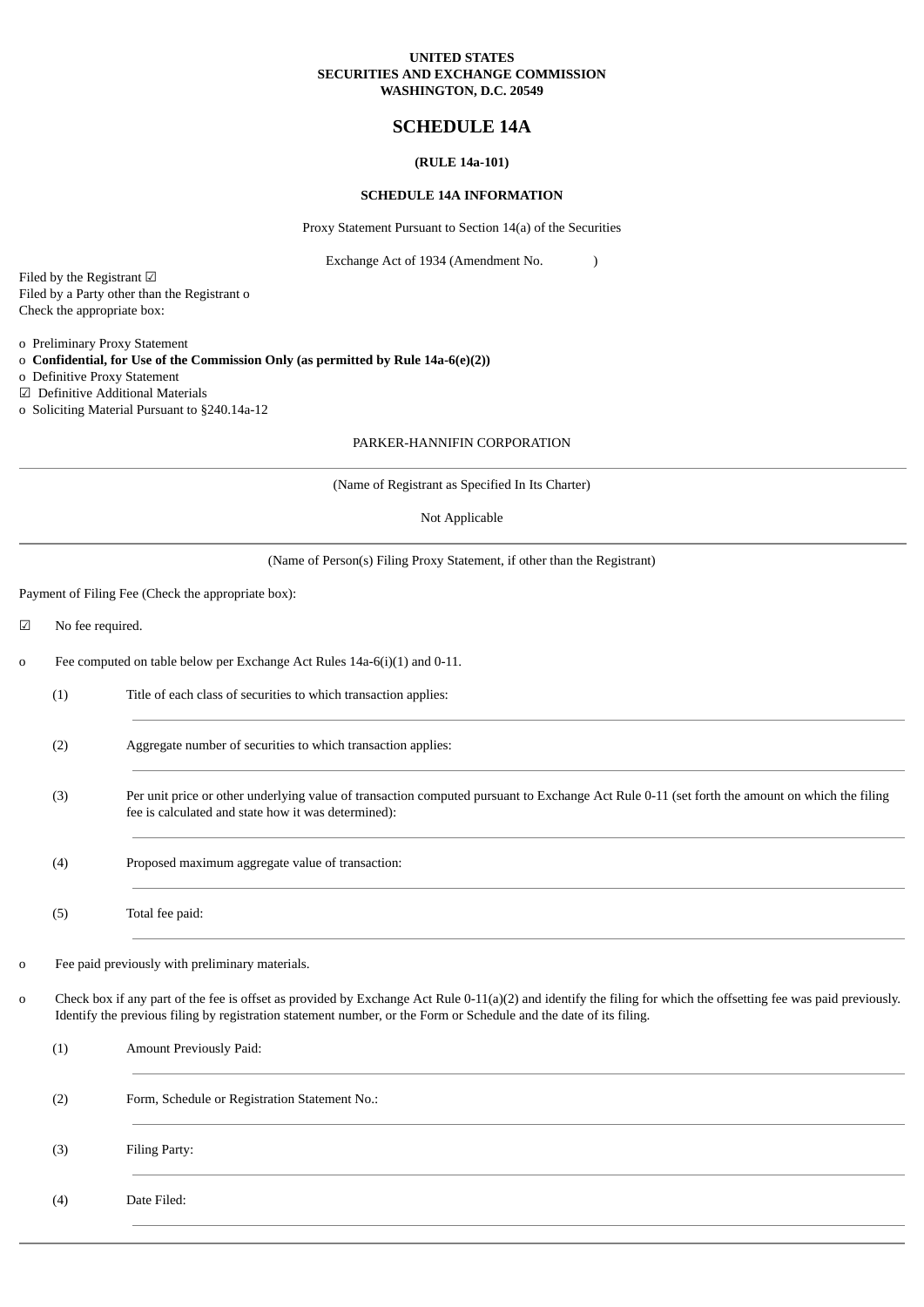Subject: Parker Hannifin Corp. Proxy Statement — Supplemental Information

Dear Shareholder,

Parker Hannifin Corporation's Annual Shareholders' meeting is scheduled for October 25, 2006 and your vote on this year's proxy issues is very important to us.

The attached report recently issued by Proxy Governance Inc. provides information that may be helpful to you in making an informed decision. Proxy Governance is an independent proxy research, advisory and voting firm providing advice to institutional investors, pension plans, advisors, money managers and others with the goal of building long-term shareholder value. It evaluates proxy issues and makes voting recommendations on an issue-by-company basis, considering a company's performance, compensation practices, management strength and other corporate governance factors.

I ask that you review this report and consider the issues addressed. I strongly believe Parker's performance and the performance of the Board of Directors warrants your support with a vote against the proposal to declassify the Board of Directors and votes for the Directors nominated for reelection this year. If you would like to discuss these issues I would be happy to talk with you.

Most importantly, thank you for your continued interest in Parker. We're looking forward to another outstanding year.

Sincerely,

Donald E. Washkewicz Chairman & CEO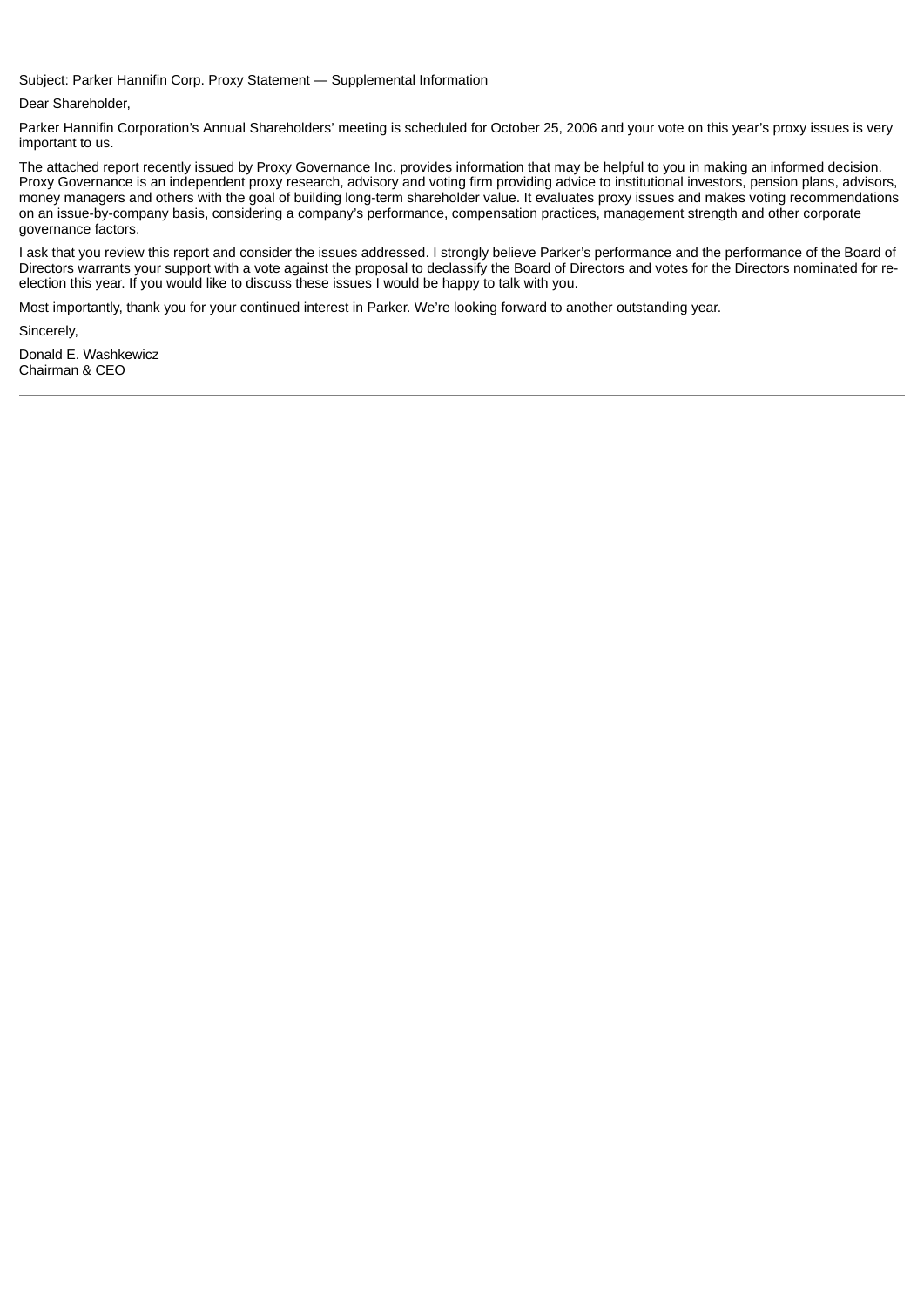# **PROXY Governance, INC.**

PARKER-HANNIFIN CORP (NYSE : PH)

**Classification:** Fortune 500, Russell 3000, S&P 500 **•** Investor Relations **Fiscal Year End: 06/30/2006 Market Capitalization:** \$9.3B **•** SEC Filing 10k **Solicitor:** Georgeson Shareholder Communications **•** Company Description **Shareholder Proposal Deadline:** 08/11/2007

# Meeting Agenda

### **Annual Meeting Record Date:** 08/31/2006 **Meeting Date:** 10/25/2006

- 
- 
- 
- 

|            |     |                                                             | <b>Recommendations</b> |                                                    |                 |  |  |  |
|------------|-----|-------------------------------------------------------------|------------------------|----------------------------------------------------|-----------------|--|--|--|
| Proposals  |     |                                                             | Management             | <b>PROXY</b>                                       |                 |  |  |  |
|            |     |                                                             |                        | Governance                                         |                 |  |  |  |
| <b>MGT</b> |     | Elect Nominees                                              | <b>FOR</b>             | <b>FOR</b>                                         | <b>Analysis</b> |  |  |  |
|            | 1.1 | Robert J. Kohlhepp                                          | <b>FOR</b>             | <b>FOR</b>                                         |                 |  |  |  |
|            | 1.2 | Giulio Mazzalupi                                            | <b>FOR</b>             | <b>FOR</b>                                         |                 |  |  |  |
|            | 1.3 | Klaus-Peter Müller                                          | <b>FOR</b>             | <b>FOR</b>                                         |                 |  |  |  |
|            | 1.4 | Markos I. Tambakeras                                        | <b>FOR</b>             | <b>FOR</b>                                         |                 |  |  |  |
| MGT        |     | Ratify Appointment of Auditors - PricewaterhouseCoopers LLP | <b>FOR</b>             | <b>FOR</b>                                         | Analysis        |  |  |  |
| <b>SH</b>  | з   | Eliminate Classified Board                                  | <b>AGAINST</b>         | <b>AGAINST</b>                                     | <b>Analysis</b> |  |  |  |
|            |     |                                                             | binding proposal       | MGT = Management, SH=Shareholder, SHB=Shareholder- |                 |  |  |  |

## Table of Contents

### **Comparative Performance Analysis**

- **•** Peer Companies
- **•** Comparative Return to Shareholders
- **•** Composite Performance Summary
- **•** Performance Summary

### **Governance Analysis**

- **•** Executive Compensation
- **•** Director Compensation
- **•** Board Profile
- **•** Stock Ownership/Voting Structure
- **•** State law/Charter/Bylaw Provisions
- **•** Auditor Profile
- **•** Vote Results

### **Proposal Analysis**

# Comparative Performance Analysis

PROXY Governance's Comparative Performance Analysis contains calculations and graphs that reflect a company's historical performance and that of its industry peers (listed below) based on certain key financial metrics generally over a five-year period.

Comparative Performance Analysis

# Peer Companies

For the Comparative Performance Analysis, generally up to 10 peer companies are selected primarily based on industry, but also considering market capitalization.

## **Peer Companies**

| DANAHER CORP               | DOVER CORP            | <b>EATON CORP</b> | <b>HARSCO CORP</b> |
|----------------------------|-----------------------|-------------------|--------------------|
| <b>ILLINOIS TOOL WORKS</b> | INGERSOLL-RAND CO LTD | ITT CORP          | METSO CORP -ADR    |
| <b>PALL CORP</b>           | <b>PENTAIR INC</b>    |                   |                    |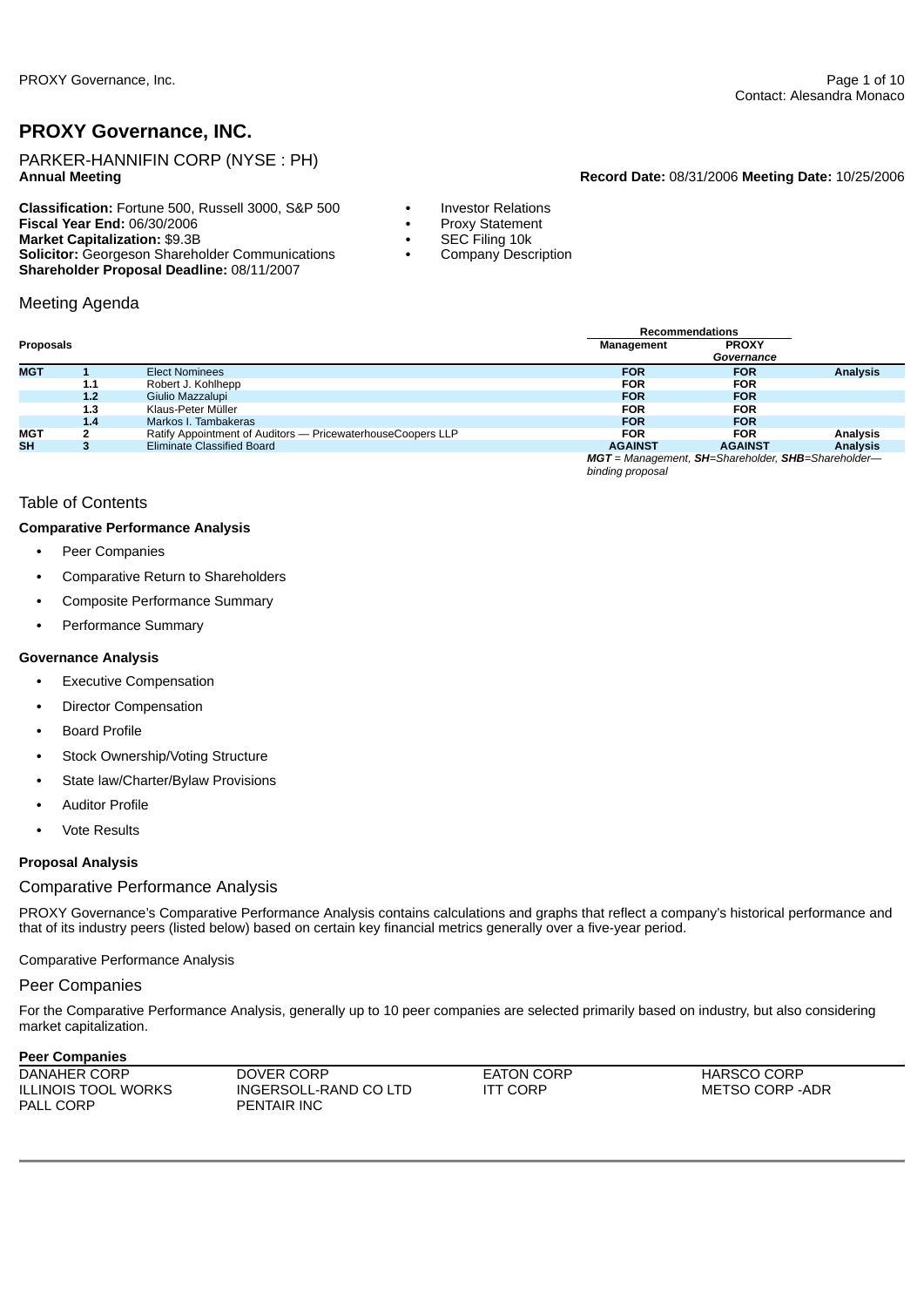### Comparative Performance Analysis

## Comparative Return to Shareholders





The graphs above depict total shareholder return and compounded annual growth rate at specific points in time over the past five years based on average monthly stock prices. The graphs should be read from left (present time) to right (60 months before present time). The graphs allow the user to determine either the company's total shareholder return or compounded annual growth rate to date based on an investment made at a specific point in time over the last five years. Assumes payment, but not reinvestment, of dividends.

## Comparative Performance Analysis

### Composite Performance Summary

### **Composite Performance:**

|                                   | to S&P 1500 | <b>Percentile relative</b> | Percentile<br>Pts. |
|-----------------------------------|-------------|----------------------------|--------------------|
|                                   | Company     | Peers                      | Trend              |
| <b>Composite:</b>                 | 54          | 57                         | $\acute{a}3$       |
| Quarterly Shareholder Returns:    | 57          | 60                         | á 3                |
| Cash Flow from Operations/Equity: | 57          | 54                         | á <sub>3</sub>     |
| Return on Equity:                 | 56          | 63                         | á <sub>2</sub>     |
| Revenue/Expenses:                 | 35          | 41                         | á 1                |



### Comparative Performance Analysis

## Performance Summary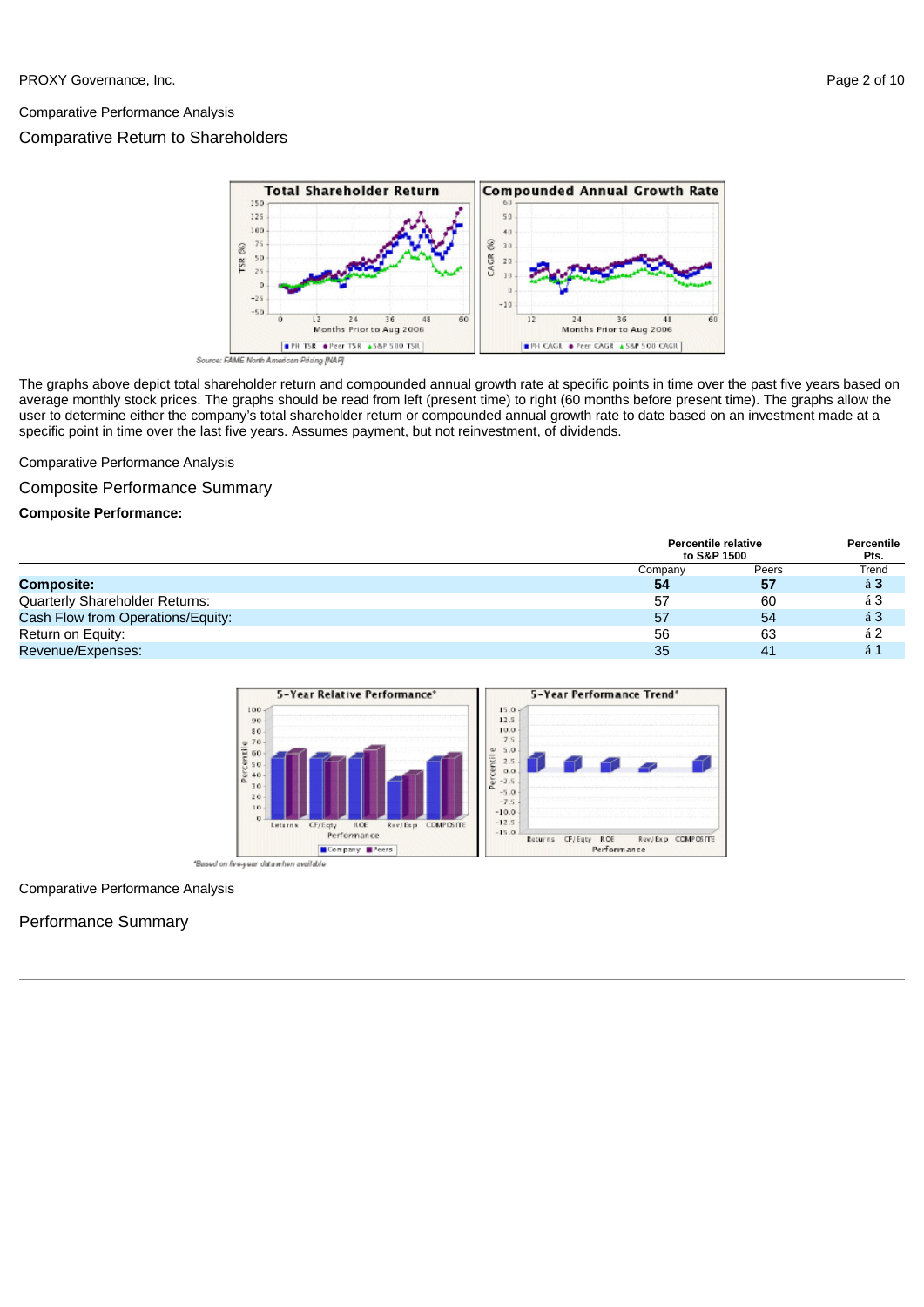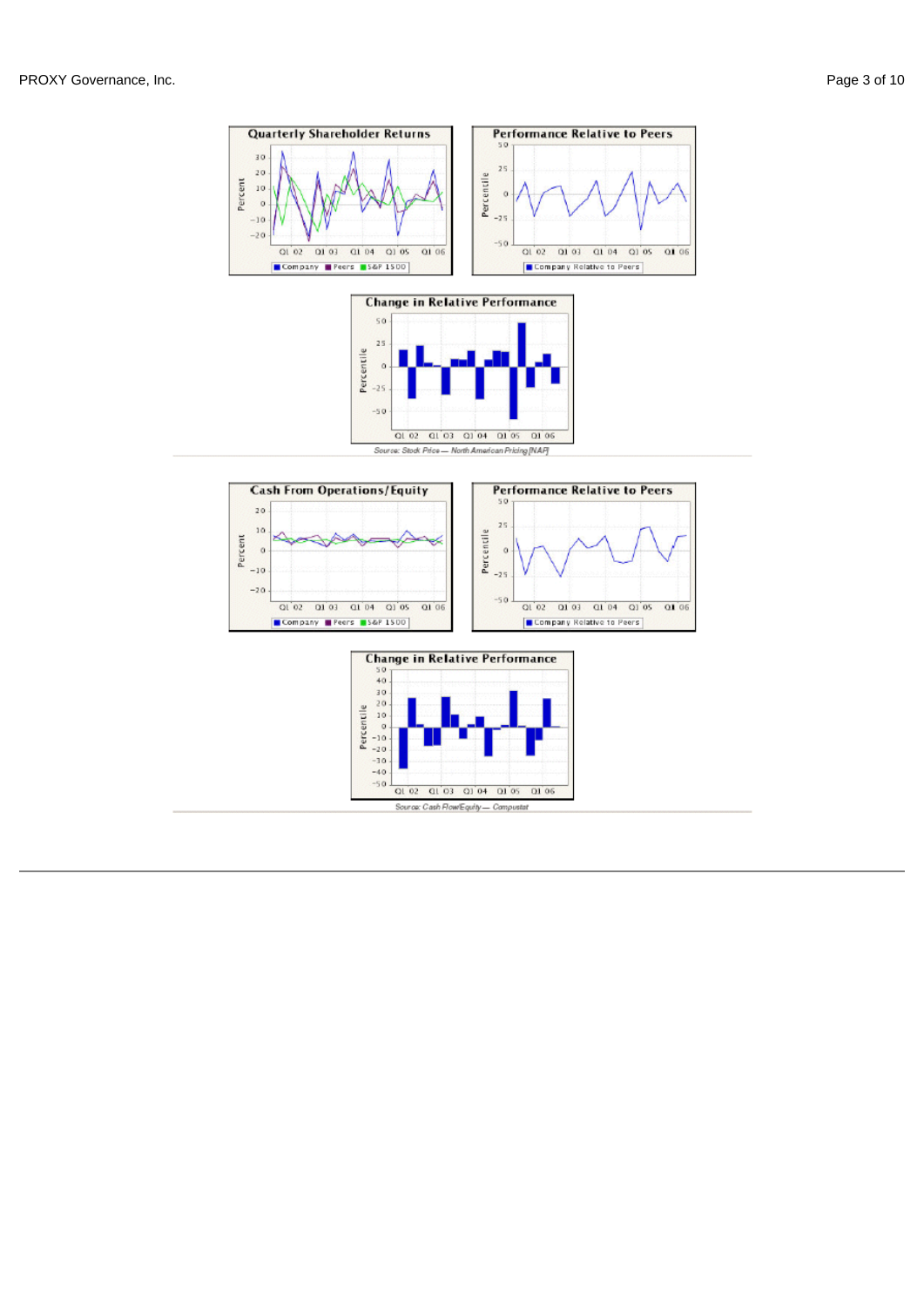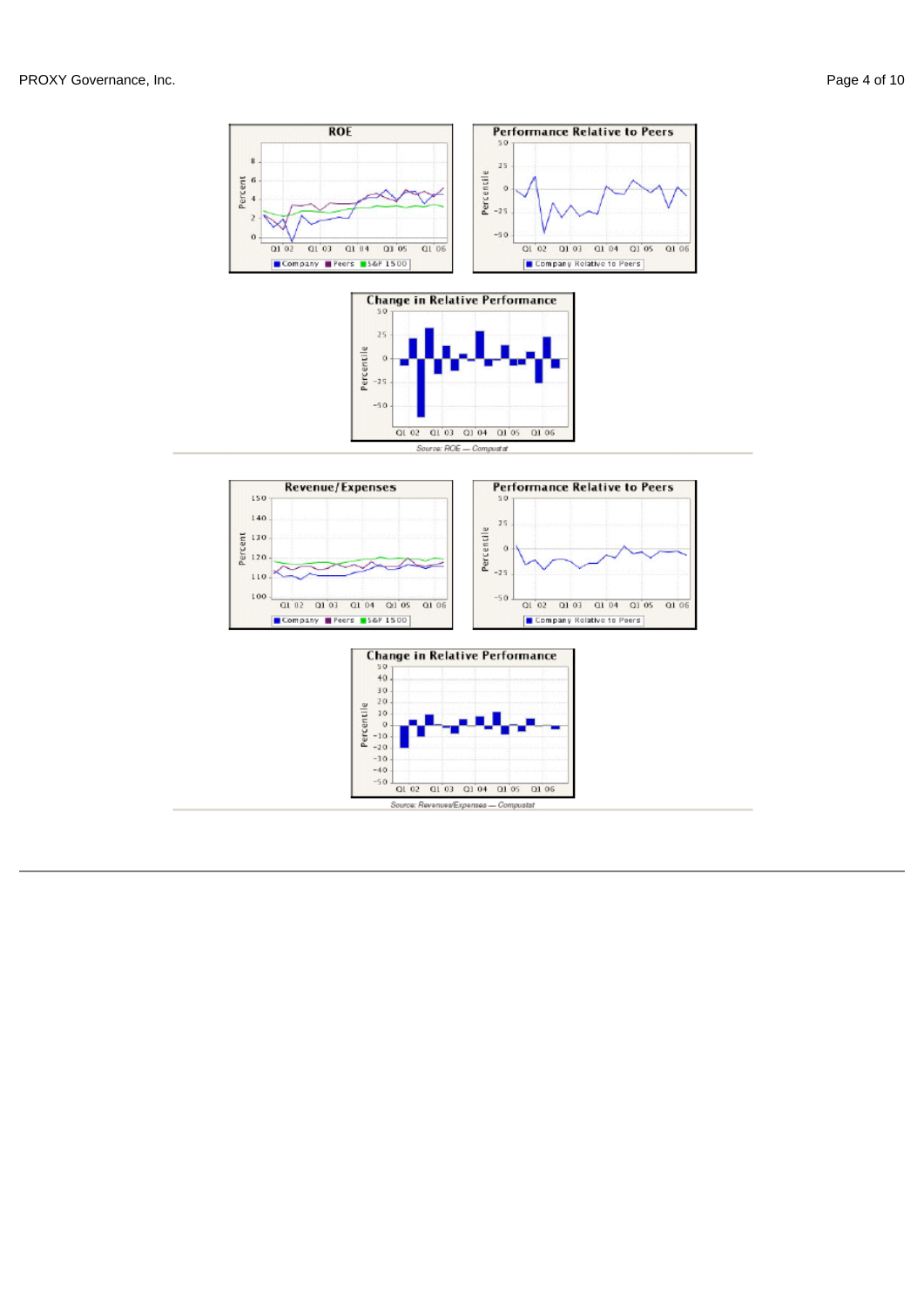# Governance Analysis

Governance Analysis

## Executive Compensation

PROXY *Governance* evaluates a company's executive compensation over the last three years, as available, and compares that to the median compensation paid by its peers over the same time frame. For our compensation model, generally 20 peer companies are selected based on similarity of market capitalization and broad economic sector using the GICS. Only U.S. and certain U.S. reporting companies that are incorporated offshore are included in this peer group.

The graph that follows shows:

- **•** The average three-year CEO compensation paid by the company expressed as a percentage from median peer compensation.
- **•** The average three-year compensation paid to the company's other named executives (excluding the CEO) as a percentage from median peer compensation.

#### **Domestic Peer Companies**

| AMERICAN STANDARD COS INC    | COOPER INDUSTRIES LTD | <b>CUMMINS INC</b> | DANAHER CORP                    |
|------------------------------|-----------------------|--------------------|---------------------------------|
| DEERE & CO                   | DOVER CORP            | <b>EATON CORP</b>  | <b>FLUOR CORP</b>               |
| GOODRICH CORP                | INGERSOLL-RAND CO LTD | <b>ITT CORP</b>    | JOY GLOBAL INC                  |
| L-3 COMMUNICATIONS HLDGS INC | PACCAR INC            | PALL CORP          | <b>PRECISION CASTPARTS CORP</b> |
| ROCKWELL AUTOMATION          | ROCKWELL COLLINS INC  | <b>SPX CORP</b>    | TEXTRON INC                     |
|                              |                       |                    |                                 |
|                              |                       |                    |                                 |



| <b>Executive Compensation</b>                                                                                                       | Salary        |             | <b>Bonus</b> | <b>Other Annual</b><br>Comp. | Restricted | <b>Stock</b> | <b>Stock</b><br>Options1 | LTIP        | All Other | 1-yr Pay2   | Avg. Pay <sup>2</sup> |
|-------------------------------------------------------------------------------------------------------------------------------------|---------------|-------------|--------------|------------------------------|------------|--------------|--------------------------|-------------|-----------|-------------|-----------------------|
| Donald E.<br>Washkewicz<br><b>Chief Executive</b><br>Officer and Chairman<br>of the Board                                           | \$1,100,000   |             | \$1,901,800  | $$271,264$ \$                |            | $\mathbf{0}$ | \$3,730,770              | \$4,648,550 | \$15,402  | \$8,568,752 | \$7,712,179           |
| John D. Myslenski<br><b>Executive Vice</b><br>President-Sales,<br>Marketing and<br><b>Operations Support</b>                        | \$631,000     | \$          | 631,547      | \$184,798                    | \$         | 0            | \$2,312,782              | \$2,528,518 | \$15,012  | \$4,617,978 | \$3,964,276           |
| <b>Timothy K. Pistell</b><br><b>Executive Vice</b><br>President-Finance and<br>Administration and<br><b>Chief Financial Officer</b> | \$<br>589,000 | $$^{\circ}$ | 547,469      | $$213,992$ \$                |            | $\mathbf{0}$ | \$1,271,032              | \$1,721,634 | \$12,664  | \$3,208,035 | \$2,689,113           |
| <b>Robert P. Barker</b><br>Vice President and<br>President, Parker<br>Aerospace Group                                               | \$<br>400.000 | \$          | 407,320      | \$109.238                    | \$         | 0            | 494,075<br>\$.           | \$1,291,264 | \$17,000  | \$1,858,054 | \$1,913,504           |
| Nickolas W. Vande<br><b>Steeg</b><br><b>President and Chief</b><br>Operating Officer                                                | \$<br>733,000 | \$          | 962,123      | \$309,604                    | \$325,050  |              | \$1,920,678              | \$2,700,946 | \$108,967 | \$5,192,525 | \$4,521,730           |

*1 Options valued using binomial formula.*

2 Restricted stock is annualized over the year of the award and following three years; LTIP is annualized over the year of the award and *previous two years. Average pay is based on three-years of pay data, when available.*

*Source: Salary.com (www.executive.salary.com) As disclosed for fiscal year end 2006.*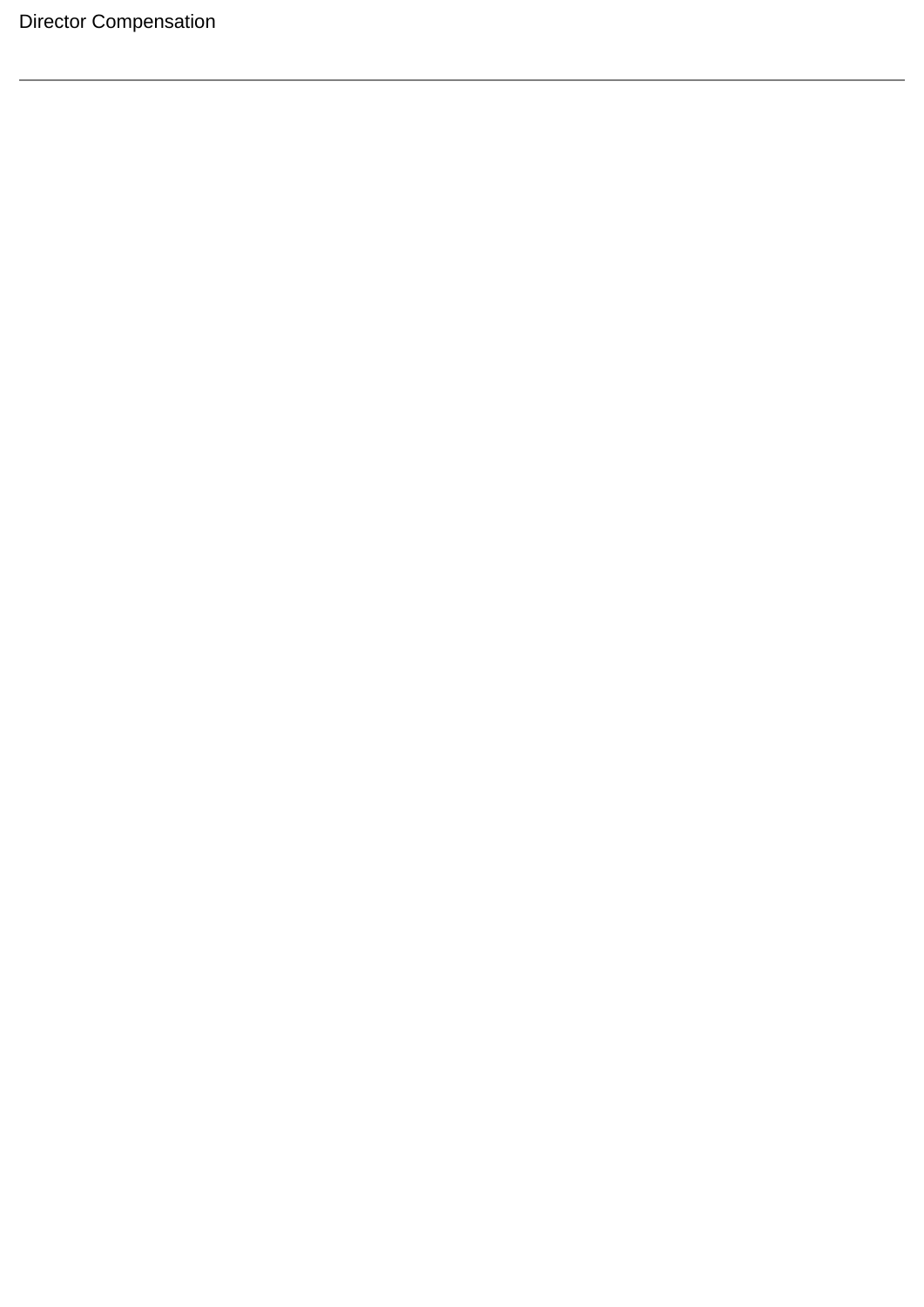### PROXY Governance, Inc. **PROXY Governance**, Inc.

#### **Board Member Compensation**

|            | <b>Annual Fees</b>            |                      |     |          |                                         |                                  |                          |                          |       | <b>Initial Fees</b> |                  |       |                                     |       |       |                                       |  |
|------------|-------------------------------|----------------------|-----|----------|-----------------------------------------|----------------------------------|--------------------------|--------------------------|-------|---------------------|------------------|-------|-------------------------------------|-------|-------|---------------------------------------|--|
|            | Cash                          | Stock Awards / Units |     |          | <b>Stock Options</b><br>$($/$ # shares) | Minimum Portion<br>Paid In Stock |                          | <b>Board Meeting Fee</b> |       |                     | # Board Meetings |       | <b>Stock Awards / Units</b><br>(\$) |       |       | <b>Stock Options</b><br>(\$1# shares) |  |
| \$80.000   |                               |                      |     | $- -$    | $-12.750$                               |                                  | $\overline{\phantom{m}}$ |                          |       | $- -$               |                  |       |                                     |       |       | $- - 1 - -$                           |  |
|            | <b>Committee Compensation</b> |                      |     |          |                                         |                                  |                          |                          |       |                     |                  |       |                                     |       |       |                                       |  |
|            | Audit                         |                      |     |          |                                         |                                  | Compensation             |                          |       |                     |                  |       | Nominating                          |       |       |                                       |  |
| # Meetings |                               | Member               |     | Chair    | # Meetings                              |                                  | Member                   |                          | Chair |                     | # Meetings       |       | Member                              |       | Chair |                                       |  |
|            | Fee                           | Retainer             | Fee | Retainer |                                         | Fee                              | Retainer                 | Fee                      |       | Retainer            |                  | Fee   | Retainer                            | Fee   |       | Retainer                              |  |
|            | $- -$                         | --                   | --  | \$15,000 |                                         | $- -$                            | $- -$                    | --                       |       | 5.000               |                  | $- -$ | $- -$                               | $- -$ | ۰D    | 5.000                                 |  |

### Governance Analysis

# Board Profile

| Name                    | Nominee              | Term<br><b>Ends</b> | <b>Not</b><br>Ind.    | <b>Position</b> | Audit                 | Comp.                | Nom.                 | Age | <b>Tenure</b>  | Other<br><b>Board</b><br><b>Seats</b> | <75%<br>Att. | No<br>stock | Prev. yr<br>withhold<br>votes |
|-------------------------|----------------------|---------------------|-----------------------|-----------------|-----------------------|----------------------|----------------------|-----|----------------|---------------------------------------|--------------|-------------|-------------------------------|
|                         |                      |                     |                       | Presiding       |                       |                      |                      |     |                |                                       |              |             |                               |
| William E. Kassling     | $\mathbf{O}$         | 2008                | $\mathbf{O}$          | <b>Director</b> | $\boxed{\mathcal{L}}$ | $\mathbf{o}$         | Chair                | 62  | 5              | $\mathbf{1}$                          | $\mathbf 0$  | $\mathbf 0$ | 0.8%                          |
|                         |                      |                     |                       |                 | Chair,                |                      |                      |     |                |                                       |              |             |                               |
| Robert J. Kohlhepp      | $\sqrt{ }$           | 2009                | $\mathbf 0$           | 0               | Financial<br>Expert   | 0                    | $\mathbf 0$          | 62  | 4              | 2                                     | 0            | 0           |                               |
| Giulio Mazzalupi        | $\boxed{\checkmark}$ | 2009                | $\mathbf 0$           | $\mathbf 0$     | 0                     | $\mathbf 0$          | $\boxed{\checkmark}$ | 65  | $\overline{7}$ | $\overline{\phantom{a}}$              | $\mathbf 0$  | $\mathbf 0$ |                               |
| Klaus-Peter Muller      | $\sqrt{ }$           | 2009                | 0                     | 0               | 0                     | 0                    | $\sqrt{}$            | 62  | 8              | $\mathbf{1}$                          | 0            | 0           |                               |
| Candy M. Obourn         | $\mathbf{O}$         | 2007                | $\mathbf 0$           | $\mathbf 0$     | $\mathbf 0$           | $\boxed{\checkmark}$ | $\boxed{\checkmark}$ | 56  | $\overline{4}$ | $-$                                   | $\mathbf 0$  | $\mathbf 0$ | --                            |
| Joseph M.               |                      |                     |                       |                 |                       |                      |                      |     |                |                                       |              |             |                               |
| Scaminace               | 0                    | 2008                | 0                     | 0               | 0                     | $\sqrt{2}$           | $\sqrt{ }$           | 53  | $\overline{c}$ | 1                                     | 0            | 0           | 0.8%                          |
| Wolfgang R. Schmitt     | $\mathbf{o}$         | 2008                | $\mathbf{0}$          | $\mathbf 0$     | $\boxed{\triangle}$   | Chair                | $\mathbf{o}$         | 62  | 14             | $\overline{a}$                        | $\mathbf 0$  | $\mathbf 0$ | 1.3%                          |
| Markos I.<br>Tambakeras | $\sqrt{ }$           | 2009                | 0                     | $\mathbf{o}$    | $\mathbf{o}$          | $\sqrt{2}$           | 0                    | 56  | 1              | 2                                     | $\mathbf 0$  | 0           |                               |
|                         |                      |                     |                       | President,      |                       |                      |                      |     |                |                                       |              |             |                               |
| Nickolas W. Vande       |                      |                     |                       |                 |                       |                      |                      |     |                |                                       |              |             |                               |
| <b>Steeg</b>            | $\mathbf{o}$         | 2007                | $\boxed{\mathcal{L}}$ | COO             | $\mathbf{O}$          | $\mathbf 0$          | $\mathbf 0$          | 63  | $\overline{2}$ | $\mathbf{1}$                          | $\mathbf 0$  | $\mathbf 0$ |                               |
|                         |                      |                     |                       | Chair,          |                       |                      |                      |     |                |                                       |              |             |                               |
| Donald E.               |                      |                     |                       |                 |                       |                      |                      |     |                |                                       |              |             |                               |
| Washkewicz              | 0                    | 2007                | $\sqrt{ }$            | CEO             | 0                     | $\mathbf 0$          | $\mathbf 0$          | 56  | 6              |                                       | 0            | 0           |                               |
| Independence            |                      |                     |                       |                 |                       |                      |                      |     |                |                                       |              |             |                               |
| <b>Board</b>            |                      |                     |                       |                 |                       |                      |                      |     |                |                                       |              |             | 80.0%                         |
| Audit                   |                      |                     |                       |                 |                       |                      |                      |     |                |                                       |              |             | 100.0%                        |
| Compensation            |                      |                     |                       |                 |                       |                      |                      |     |                |                                       |              |             | 100.0%                        |
| Nominating/Governance   |                      |                     |                       |                 |                       |                      |                      |     |                |                                       |              |             | 100.0%                        |

PROXY Governance believes that the Self-Regulatory Organizations' (SROs) standards of independence are satisfactory and does not support the use of an additional overlay of independence standards, which may vary among advisory services, institutional investors, and commentators. PROXY Governance believes that if the SROs standards are perceived to be inappropriate, interested parties should reopen the debate with the SROs or the SEC to have those standards adjusted.

Governance Analysis

# Stock Ownership/Voting Structure

| Type of stock                           | <b>Outstanding shares</b> | Vote(s) per share |
|-----------------------------------------|---------------------------|-------------------|
| <b>Common Stock</b>                     | 119,738,081               |                   |
| Director & Officer Ownership            |                           |                   |
|                                         |                           | $2.2\%$           |
| <b>Significant Shareholders</b>         |                           |                   |
| Lord, Abbett & Co. LLC                  |                           | 9.6%              |
| Wellington Management Company, LLP      |                           | 7.6%              |
| Barclays Global Investors, NA           |                           | 5.6%              |
| Capital Research and Management Company |                           | 5.1%              |

Governance Analysis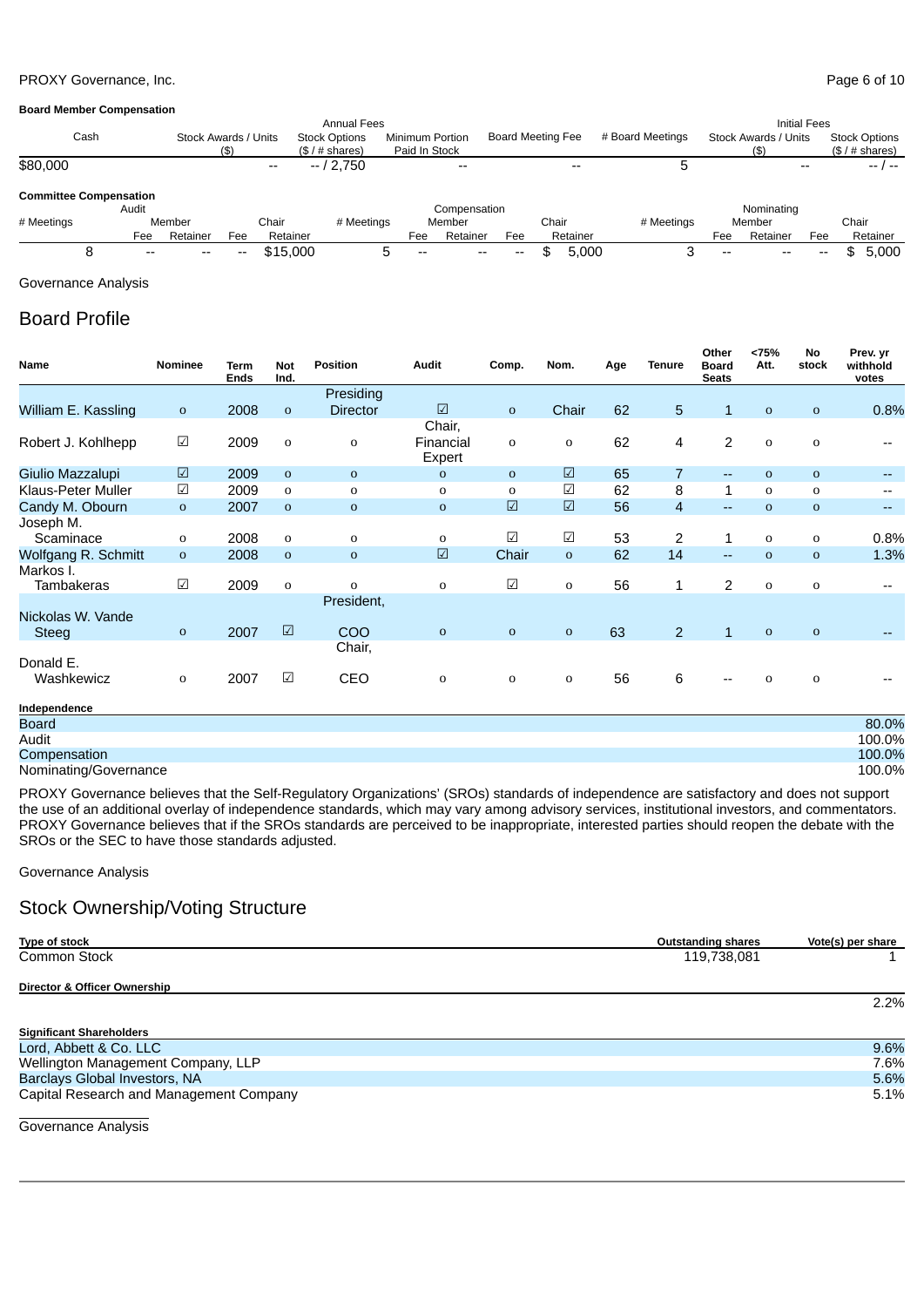Governance Analysis

# State Law/Charter/Bylaw Provisions

| <b>State Law Statutory Provisions</b>                |              |
|------------------------------------------------------|--------------|
| State of incorporation                               | Ohio         |
| <b>Business combination</b>                          | ☑            |
| Control share acquisition                            | $\sqrt{2}$   |
| Fair price provision                                 | $\sqrt{2}$   |
| Constituency provision                               | $\sqrt{2}$   |
| Poison pill endorsement                              | $\sqrt{2}$   |
| <b>Charter/Bylaws Provisions</b>                     |              |
| <b>Classified board</b>                              | ☑            |
| Cumulative voting                                    | ☑            |
| Dual class/unequal voting rights                     | $\mathbf 0$  |
| Blank check preferred stock                          | $\sqrt{2}$   |
| Poison pill                                          | $\mathbf 0$  |
| Directors may be removed only for cause              | $\sqrt{2}$   |
| Only directors may fill board vacancies              | $\sqrt{2}$   |
| Only directors can change board size                 | 0            |
| Supermajority vote to remove directors               | $\mathbf{o}$ |
| Prohibit shareholders to call special meetings       | 0            |
| Prohibit action by written consent                   | $\mathbf 0$  |
| Fair price provision                                 | $\sqrt{2}$   |
| Supermajority vote for mergers/business transactions | $\sqrt{2}$   |
| Supermajority to amend charter/bylaw provisions      | $\sqrt{2}$   |
| Constituency provision                               | $\mathbf{O}$ |

Governance Analysis

# Auditor Profile



Peer group includes companies listed under Executive Compensation

PricewaterhouseCoopers LLP has served as the company's independent auditors since 1938.

### **Audit Fees**

|                                        | Audit fees  | Audit Related fees | Tax fees    | Other fees | Total fees paid |  |
|----------------------------------------|-------------|--------------------|-------------|------------|-----------------|--|
| PARKER-HANNIFIN CORP                   | \$9,260,000 | \$423.127          | \$2,390,000 |            | \$12,073,127    |  |
| As disclosed for fiscal year end 2006. |             |                    |             |            |                 |  |

### Governance Analysis

# Vote Results of Last Annual Meeting

| Proposals  |                                     | % FOR Votes1      | <b>For Votes</b> | <b>Against Votes</b> | <b>Abstentions</b> | <b>Broker Non-Votes</b> |
|------------|-------------------------------------|-------------------|------------------|----------------------|--------------------|-------------------------|
| <b>MGT</b> | Elect directors <sup>2</sup>        | $98.7\% - 99.2\%$ |                  |                      |                    |                         |
| <b>MGT</b> | Ratify Appointment of Auditors —    |                   |                  |                      |                    |                         |
|            | PricewaterhouseCoopers LLP          | 97.7%             | 105.262.594      | 2.528.746            | 802.248            | 0                       |
| <b>MGT</b> | Approve Parker-Hannifin Corporation |                   |                  |                      |                    |                         |
|            | Performance Bonus Plan              | 94.9%             | 94.686.551       | 5.096.465            | 1,367,775          | 7.442.797               |
| <b>SH</b>  | Eliminate Classified Board          | 78.3%             | 77.842.086       | 21.633.982           | 1.674.723          | 7.442.797               |

*1 As a % of votes cast for and against; may not reflect passage of proposal.*

*2 Low — High director votes.*

Note: See the Board Profile for individual director votes.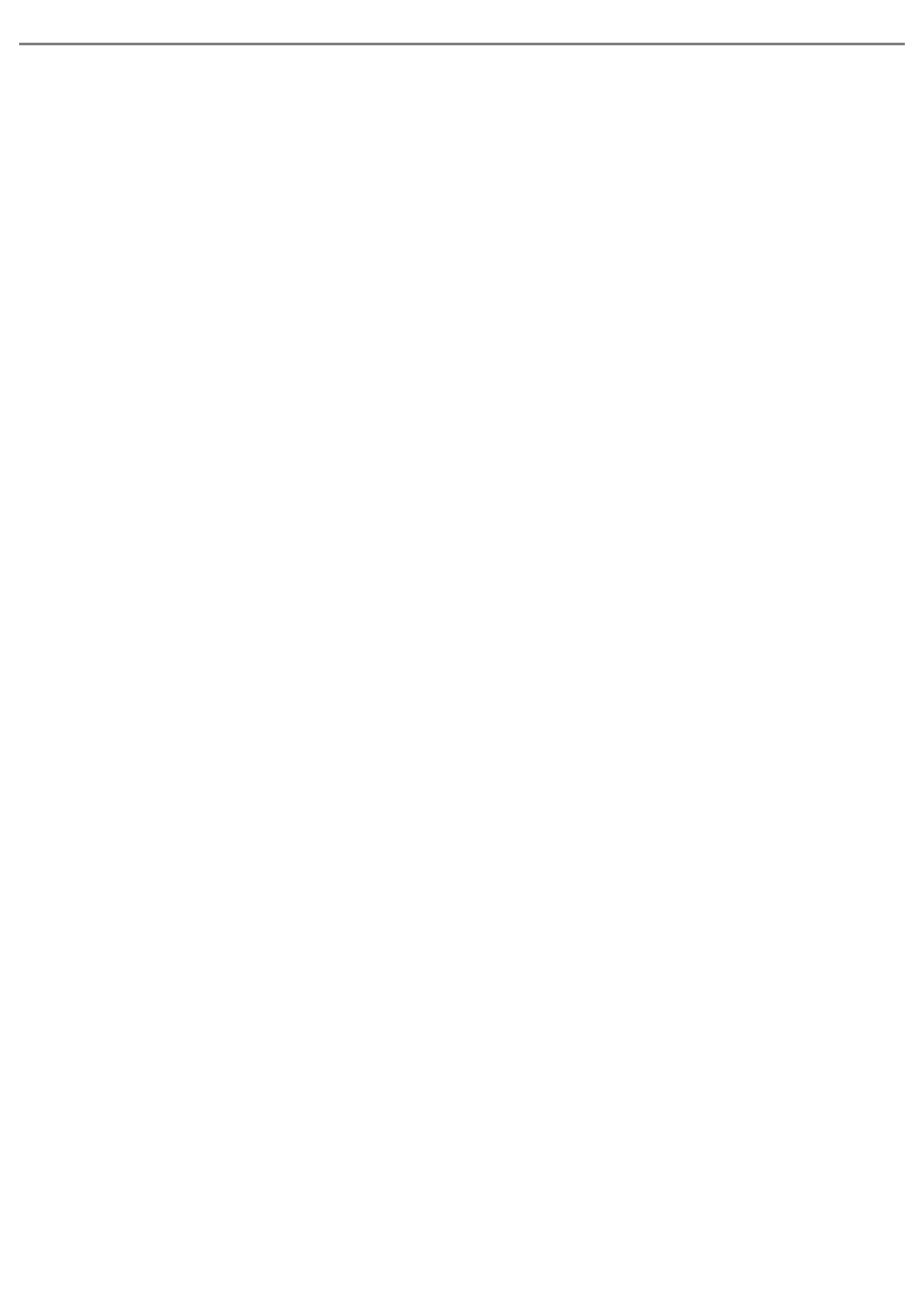# Proposal Analysis

Management

## **1 Elect Nominees**

### **PROXY Governance Vote Recommendation: FOR**

### **Proposal:**

To elect the following four nominees to the board: R. Kohlhepp, G. Mazzalupi, K. Muller, M. Tambakeras

The company has a staggered board.

### **Analysis:**

- **•** Board size: 10
- **•** New directors since last year: 0
- **•** Independent directors: 8
- **•** Non-Independent directors: 2

Non-Independent directors: President/COO N. Vande Steeg, Chair/CEO D. Washkewicz

D. Collins, whose term expires in October 2006, and P. Likins, whose term expires in October 2008, will both retire from the board effective as of Oct. 25, 2006 due to the policy of mandatory retirement at age 70. H. Ortino, whose term was set to expire in October 2007, passed away in November 2005.

Unless there is evidence of a breakdown in board monitoring or effectiveness — such as poor corporate performance relative to peers, excessive executive compensation, noncompliance with SEC rules or SRO listing standards, a lack of responsiveness to legitimate shareholder concerns, or various other factors — we presume that the board is properly discharging its oversight role and that it is adequately policing itself in terms of board organization, composition and functioning.

**Performance:** According to PROXY *Governance*'s performance analysis, the company has performed **in line** with peers over the past five years; the company ranks at the 53rd percentile relative to the S&P 1500.

**Compensation:** The average three-year compensation paid to the CEO is 48% above the median paid to CEOs at peer companies and the average three-year compensation paid to the other named executives is 72% above the median paid to executives at peer companies.

The company's executive compensation appears **somewhat high** compared to peers and given its financial performance relative to peers, which we attribute to the high value of stock options and restricted stock awarded to the company's other named executives.

The company's long-term incentive compensation for its executive officers included both stock options and restricted stock awards. The restricted stock awarded to an individual executive was based on a target stock incentive dollar value, which was established by the Compensation Committee at the market median of comparable stock compensation for the company's "Compensation Comparison Group," a group of primarily Fortune 300 industrial manufacturing companies. Individual payments were determined by comparing the company's revenue growth, earnings per share, and return on invested capital to a group of approximately 20 peers. For example, President/COO Vande Steeg was awarded \$2.7 million in restricted stock, and EVP J. Myslenski was awarded \$2.5 million in restricted stock.

The stock option grants were also based on a target value established at the Compensation Comparison Group's market median of comparable stock incentive compensation. For example, Vande Steeg was granted stock options valued at \$1.9 million using a binomial formula, and Myslenski was granted stock options valued at \$2.3 million using a binomial formula. The options vest ratably over three years following the grant date.

While the company's compensation to its other named executives is somewhat high compared to peers, we note that company performance is generally in line, and that the long-term incentive awards are based on comparable stock-based awards within the industry. We will continue to monitor executive compensation.

### **Rationale/Conclusion:**

PROXY *Governance* believes that the board is properly discharging its oversight role and adequately policing itself. However, we will continue to monitor executive compensation going forward.

[back to top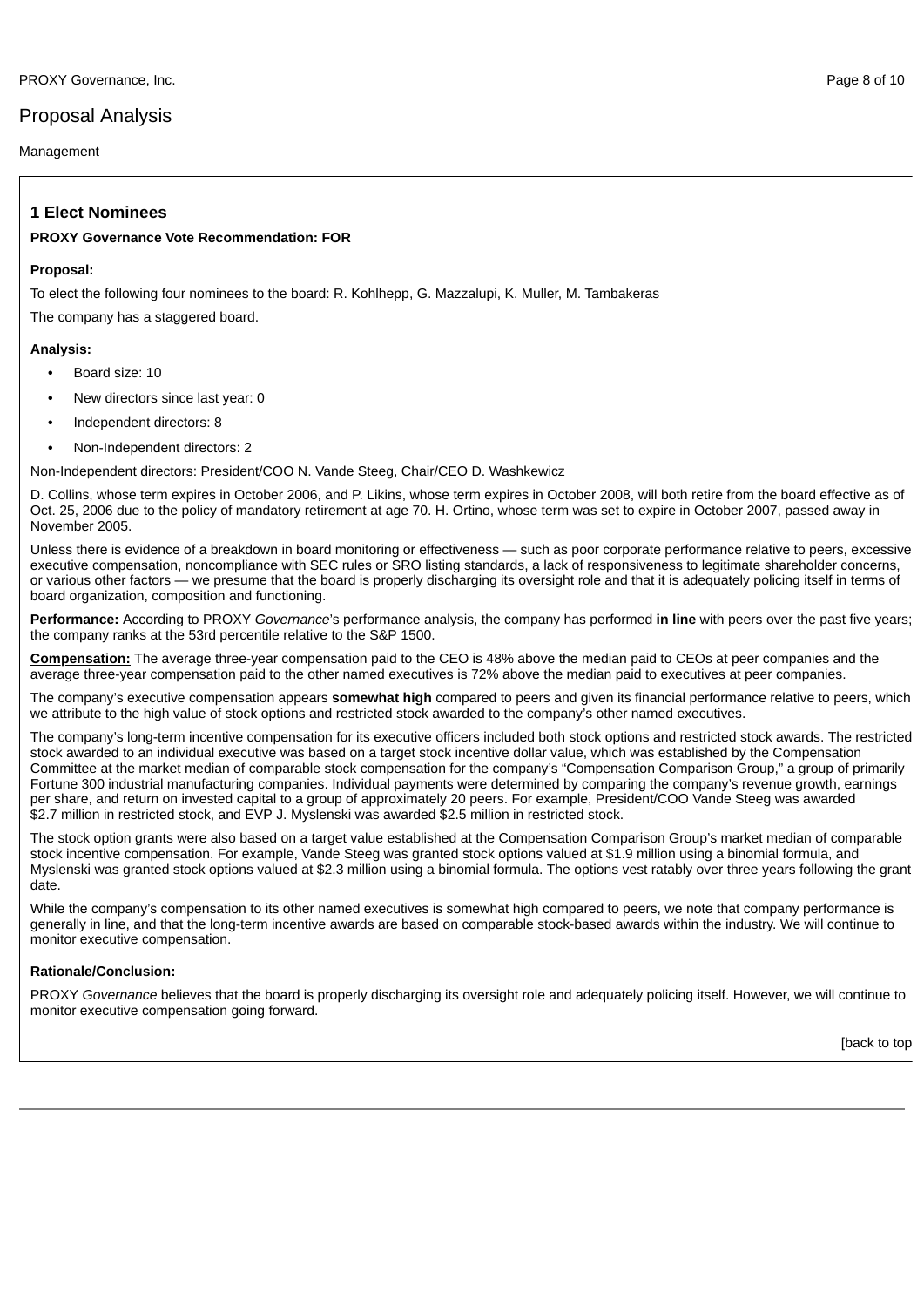### **Management**

## **2 Ratify Appointment of Auditors — PricewaterhouseCoopers LLP**

### **PROXY** *Governance* **Vote Recommendation: FOR**

### **Proposal:**

The Audit Committee has selected PricewaterhouseCoopers LLP as the company's independent auditors for the next fiscal year.

### **Analysis:**

Barring circumstances where there is an audit failure due to the auditor not following its own procedures or where the auditor is otherwise complicit in an accounting treatment that misrepresents the financial condition of the company, PROXY *Governance* recommends the company's choice of auditor. PROXY *Governance* believes that concerns about a corporation's choice of auditor and the services performed (e.g., high nonaudit fees) should be directed through withhold votes from the members of the audit committee, which is responsible for retaining and compensating the auditor.

We note that PricewaterhouseCoopers LLP has served as the company's outside auditor since 1938. Given this lengthy tenure, the Audit Committee report or charter should disclose the committee's policies and process for periodically evaluating the audit firm.

#### **Rationale/Conclusion:**

We believe that, in this circumstance, the board/audit committee should be accorded discretion in its selection of the auditor.

[back to top

#### **Shareholder**

## **3 Eliminate Classified Board**

### **PROXY** *Governance* **Vote Recommendation: AGAINST**

#### **Proposal:**

The proponent requests that the board take the necessary steps to declassify the board so that all directors are elected annually. Approval of this proposal will not automatically eliminate the classified board structure since to do so would require an amendment of the company's governing documents.

#### **Proponent:**

UNITE HERE

#### **Shareholder View:**

The proponent believes that shareholders should have the opportunity to vote on the performance of the entire board each year and notes that institutional investors are calling for the end of classified boards and many large companies are following this practice. The proponent also notes last year's vote result on the same issue.

### **Management View:**

The company believes that it is in the best interests of shareholders to maintain the classified board structure because it ensures the stability of continuous, experienced directors who have specific knowledge of the company and the industry in which it operates, which helps to support long-term corporate strategies. In addition, a classified board enhances its ability to negotiate the best results for shareholders in a takeover situation since at least two annual meetings would be required to effect a change in control of the board.

### **Analysis:**

PROXY *Governance* generally believes that, in many situations, classified boards serve a very useful purpose and that they should not always be disparaged as simply another antitakeover device. In some cases, a classified board can enhance director independence, and, at companies with majority voting in director elections, a classified board safeguards against the possibility of all directors failing an election at once.

We note that the arguments against classified boards relating to their antitakeover effect are solely dependent on the classification being coupled with a "removal of directors only for cause" provision. Absent such a provision there would be no antitakeover effect. However, the ability to decouple board classification and "removal for cause only" provisions varies from state to state. We believe, therefore, that much of the motivation for these declassification proposals and rationale for them is misdirected at the classified board concept, when it should be directed — if the proponent is opposed to antitakeover measures — at the "removal for cause" concept.

Under the Ohio General Corporation Law, if a corporation's board is divided into classes, then directors may be removed by the shareholders only for cause.

We note that the company has performed **in line** with peers over the past five years; the company ranks at the 53rd percentile relative to the S&P 1500.

We also note that the board is 80% independent and that the average tenure on the board is 5 years.

We note that a shareholder proposal on this issue received support from 78.3% of the votes cast at last year's annual meeting.

### **Rationale/Conclusion:**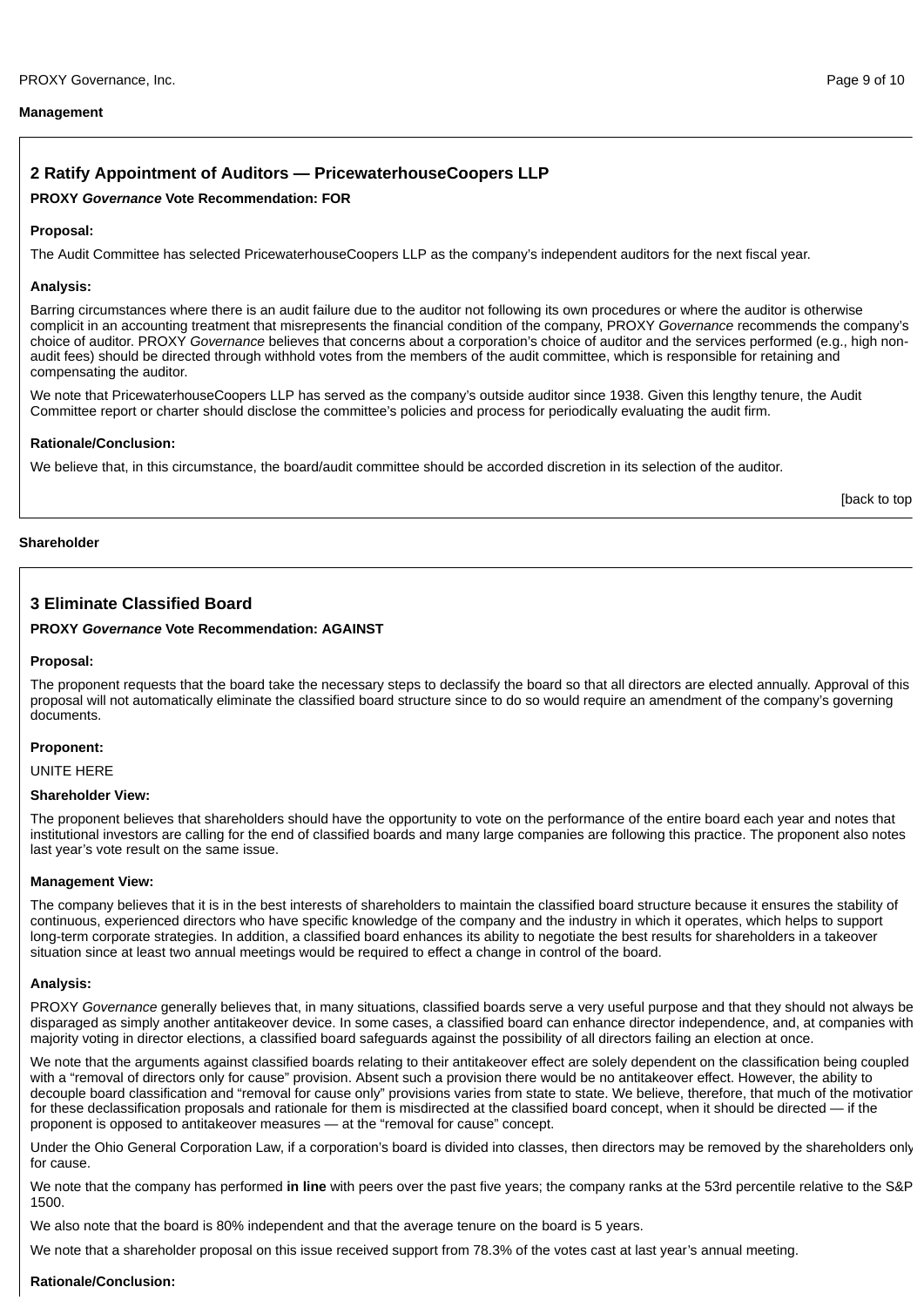We do not believe the classified board has been detrimental to shareholders and, in fact, can provide benefits such as promoting independence and stability.